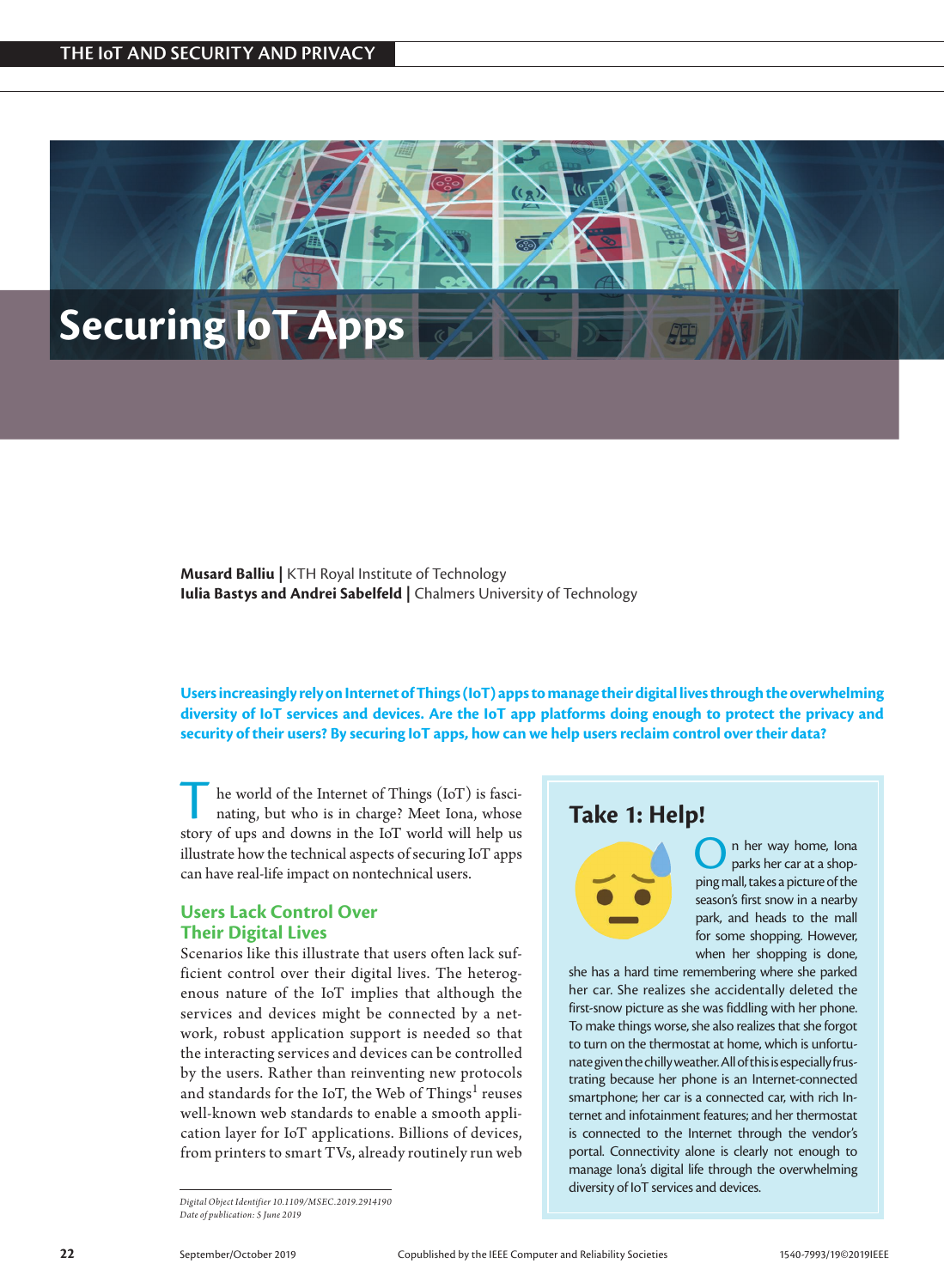servers and clients, forming a heterogeneous Web of Things. In the automotive domain, HTML5/Java-Script standards enable web connectivity through in-vehicle infotainment systems and vehicle dataaccess protocols.<sup>2</sup>

Just as the Internet provides network-level connectivity and the web provides application-level connectivity, IoT apps take the main stage for managing users' digital lives. For our general purposes, an *IoT app* is a piece of software that runs on behalf of the user to implement a functionality in the IoT setting.

#### **IoT App Platforms Enable Control…**

IoT apps help users manage their digital lives by connecting Internet-connected components ranging from cyberphysical things (such as smart homes, cars, and fitness armbands) to online services (such as Google and Dropbox) and social networks (such as Facebook and Twitter). We focus on two prime examples of IoT app platforms: user-automation apps and in-vehicle apps. These two independently interesting scenarios help us illustrate that although some problems and solutions are common to IoT apps, others are more specific (such as URL-based threats for web-driven IoT apps versus road-safety risks for in-vehicle apps).

Popular user-automation platforms include If This Then That (IFTTT), Zapier, and Microsoft Flow. IFTTT, the most popular of these platforms, supports more than 550 Internet-connected components and services, 11 million users and 54 million apps, and one billion apps run per month.<sup>3</sup> At the core of these platforms are reactive apps, which include triggers, actions, and filter code for customization. Triggers and actions may involve ingredients, enabling app makers to pass parameters to triggers and actions. The filter part is invoked after a trigger has been fired and before an action is dispatched. Filters allow apps to be highly customizable: they are essentially code snippets, often in JavaScript, with application programming interfaces (APIs) pertaining to the services used. Users can make apps and publish them for other users as platforms capitalize on the model of end-user programming. Figure 1 depicts the architecture of a user-automation app, illustrating how triggers act as information sources and actions act as information sinks.

Cars are now equipped with so-called infotainment systems, the abilities of which have developed over the years from basic radio and navigation units to powerful Internet-connected devices comparable to tablets and smartphones. Recently, several car manufacturers, including Volvo, Renault, Nissan, and Mitsubishi, announced the upcoming possibility of installing third-party apps onto these infotainment systems. These manufacturers leverage a special version of Android for use in cars, called *Android Automotive*, 4 an open platform where third parties can publish their apps. Similar to user-automation apps, in-vehicle car apps offer a variety of features. At the same time, these apps have access to sensitive information, such as car location, and have some capability of affecting the vehicle while it is on the road.



**Figure 1.** User-automation apps connect trigger and action services.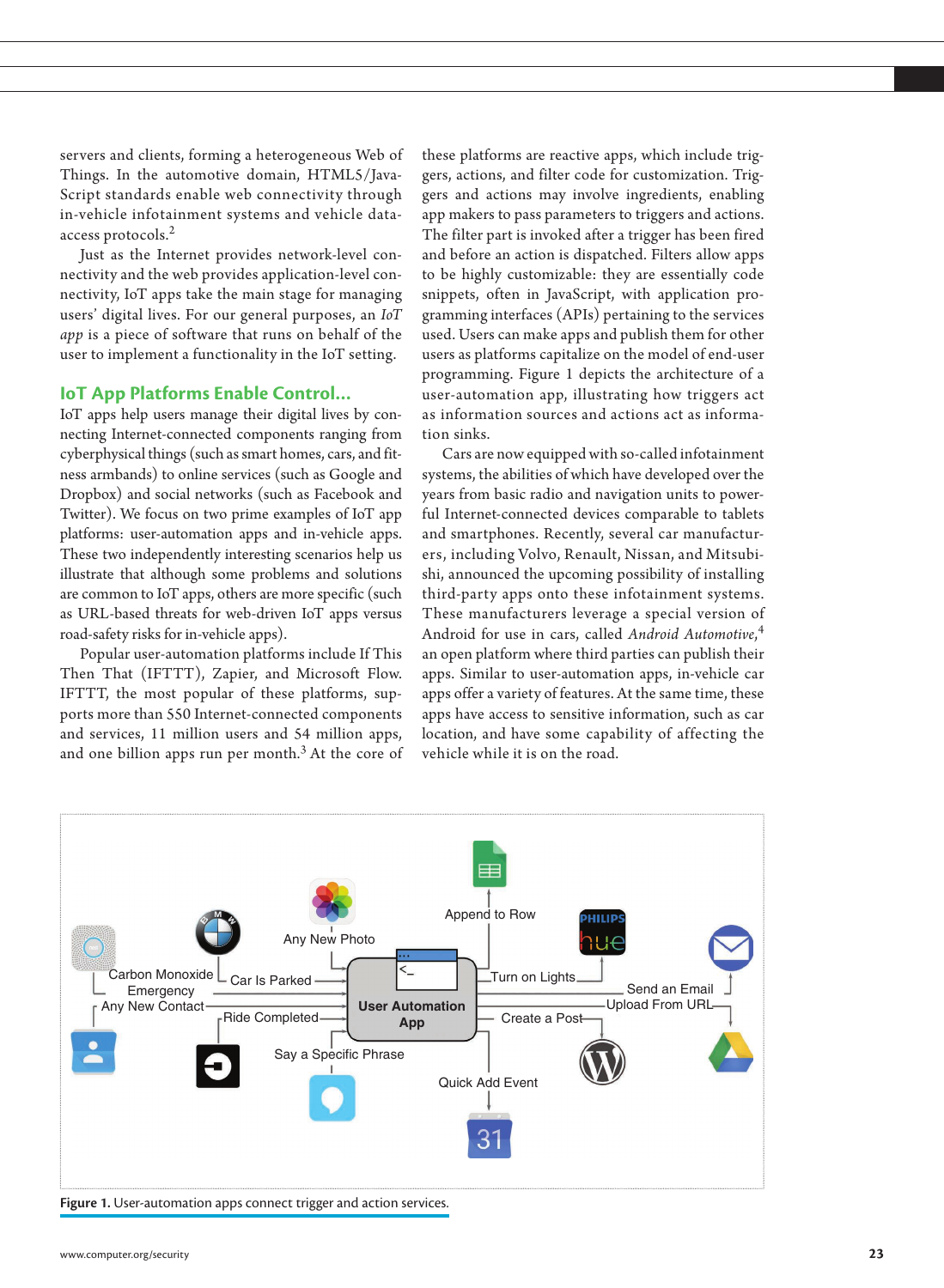Thanks to these developments, Iona's digital life is now in the hands of powerful IoT apps.

# **Take 2: Feeling in Control?**

n her way home, Iona parks her car at a shopping mall, takes a picture of the season's first snow in a nearby park, and heads to the mall for some shopping. She receives an email

with the map where her car is parked. Her picture is automatically backed up on Google Drive. Her thermostat turns on automatically, based on her proximity to home.

Is Iona's problem now solved?

#### **...And Weaponize the Attacker...**

Unfortunately, the power of IoT apps can be abused by attackers. Although app stores boost innovation and market potential (as seen in successful examples like Google Play), they also create possibilities for attacks by malicious developers. In the area of web and mobile security, the recent breach of personal data of more than 50 million Facebook users by Cambridge Analytica's malicious Facebook app<sup>5</sup> provides alarming evidence that threats from malicious third-party apps are real. IoT apps, such as those on the IFTTT platform, access sensitive user location, fitness information, content of private files, or private feed from social networks. This sensitive information can be compromised by insecure or buggy apps.

Figure 2 shows a user's view of a third-party userautomation app, consisting of trigger "Any new photo" (provided by iOS Photos), action "Upload file from URL" (provided by Google Drive), and execution of filter code transparently to the user. The desired expectation is that users explicitly allow the app to access their photos but only to be used on their Google Drive. However, the user cannot inspect the filter code or the ingredient parameters and is not told whether filter code is present at all. Moreover, modifications in the filter code or ingredients can be performed at any time by the app maker, with no user notification. As a result, a third-party maker is granted the opportunity to make and publish malicious apps for all users with the goal of crafting filter code and ingredient parameters to exfiltrate users' photos.

As previously mentioned, several car manufacturers have announced the upcoming possibility of installing third-party apps onto their infotainment systems.

# **Automatically** back up your new iOS photos to **Google Drive**

Archive all your new iOS Photos to a folder on Google Drive. Never lose a pic again! by o alexander



**Figure 2.** The app view on the IFTTT platform.

Because these apps have access to sensitive resources, such as the car's location, they can also be of interest to malicious app makers. A series of well-publicized attacks<sup>6</sup> in the domain of Internet-connected cars exploited the infotainment software in Jeeps to send commands to the dashboard functions, steering, brakes, and transmission system, gaining full control of the car from a remote laptop. In 2015, Chrysler issued a formal recall for 1.4 million vehicles affected by the vulnerability. This highlights the need to secure IoT apps against third-party makers.

The exposure of safety- and security-critical information to the web via IoT platforms increases the attack surface, enabling different kinds of attackers to take advantage of potential vulnerabilities at different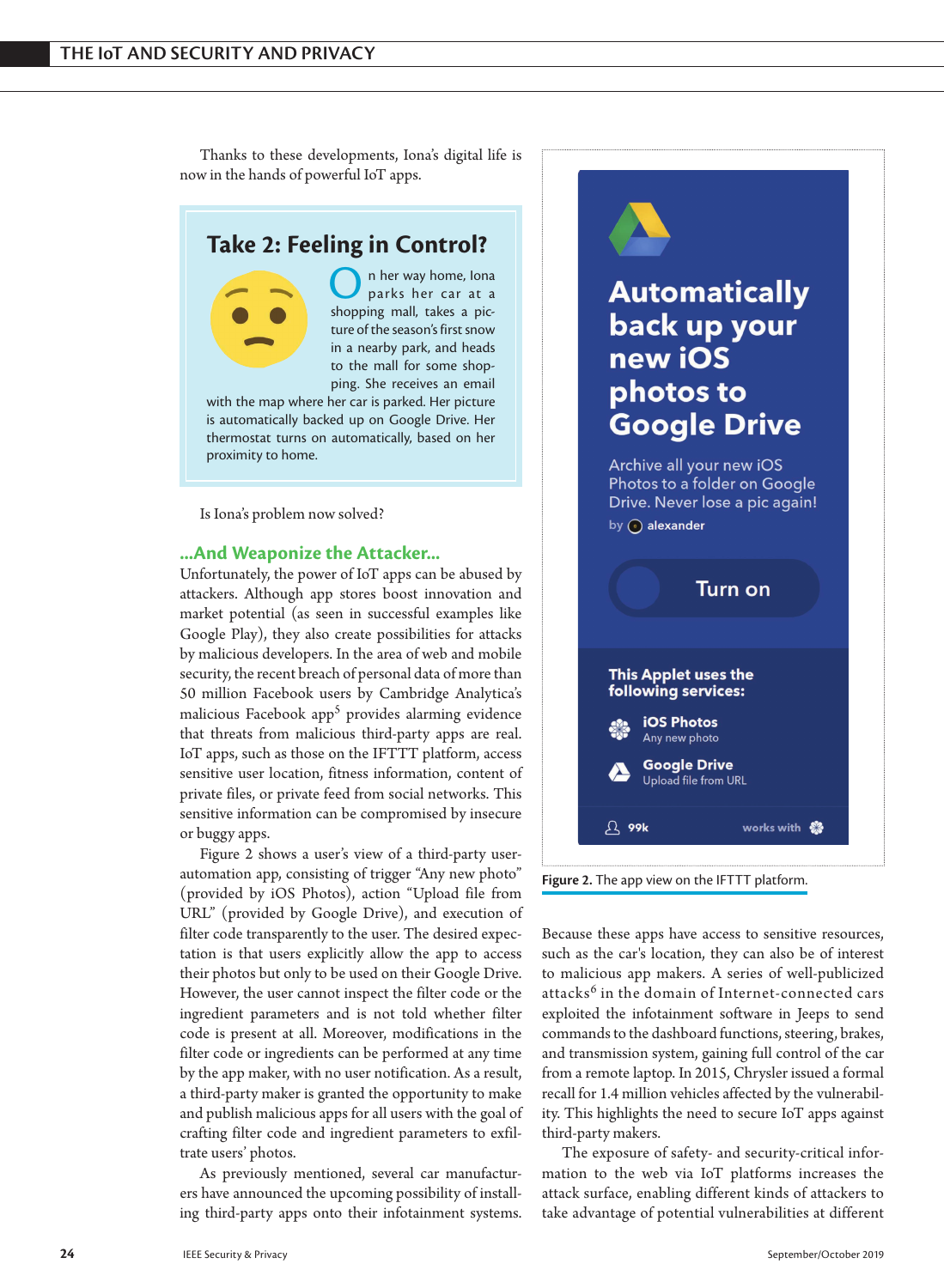| Table 1. An overview of threat models in IoT apps. |                                                               |                                                                    |                                                       |                                                            |
|----------------------------------------------------|---------------------------------------------------------------|--------------------------------------------------------------------|-------------------------------------------------------|------------------------------------------------------------|
| <b>Attacker</b>                                    | <b>Threat and vulnerability</b>                               | <b>Attack vector</b>                                               | <b>Current defense</b>                                | Proposed defense                                           |
| Third-party maker                                  | Malicious/buggy app                                           | URL upload and URL markup<br>SoundBlast, Intent Storm,<br>ForkBomb | Code review. Sandbox<br>Coarse-grained<br>permissions | Fine-grained access<br>control<br>Information flow control |
| Malicious service/user                             | Seemingly harmless app<br>Cross-app interaction               | Unintended audience<br>Unintended interaction                      | Auditing                                              | User awareness<br>Program analysis                         |
| Cloud attacker                                     | Overprivileges<br>Compromised service<br>Compromised platform | Authorization token misuse                                         | Coarse-grained<br>permissions                         | Fine-grained access<br>control<br>Decentralization         |
| Malicious platform                                 | Third-party platform                                          | Authorization token misuse                                         | None                                                  | Decentralization                                           |

components of the IoT app ecosystem: the environment, physical devices, services, communication network, cloud-based IoT platform, and user interfaces. Table 1 (first column) provides an overview of the attackers that arise in the context of web-connected IoT apps.

In addition to third-party makers, a malicious user or service may have access to the source and sink services of an IoT app, for instance, by being part of the user's audience of a social media post or simply by being able to send emails to the user. A benign IoT app that connects such services may enable sensitive information disclosure that a user did not consider as possible at the time of app's installation, for example, by enlarging the audience of a social media post or by receiving malware via email attachments. Moreover, the unique ability of IoT apps to affect the shared (physical and/or logical) environment, such as the room temperature or the cloud storage, enables unintended cross-app interactions between IoT apps that are installed by the same user. Finally, because the interaction between services is materialized on the cloud-based IoT platform via the Internet, IoT apps inherit classical weaknesses with respect to the cloud attacker and malicious platforms.

## **...In the Face of Current Security Mechanisms**

IoT platforms incorporate varying forms of access control and authorization to control the access to sensitive APIs. For instance, the IFTTT platform requires user authentication and authorization on partner services, such as iOS Photos and Google Drive to poll a trigger's service for new data or to push data to a service in response to the execution of an action. This is achieved through the OAuth 2.0 authorization protocol, which, upon app installation, redirects the user to the authentication page hosted by the service provider. An access token is then generated and used by the platform for future executions of any apps that use such services. For the app in Figure 2, the user gives the app access to his/her iOS Photos and Google Drive. Such permissions are coarse-grained, giving access to more user information than what the app requires to perform its functionality. Furthermore, the filter code is run in an isolated environment (called the *sandbox*) with a short timeout. By design, the sandbox allows access only to APIs pertaining to the services used by the app; otherwise, it provides no input–output or blocking capabilities.

Unfortunately, malicious app makers can bypass the access control mechanism of the sandbox by crafting filter code. Platforms often leverage URLs as "universal glue" for connecting different services. iOS Photos and Google Drive, for example, provide URL-based APIs connected to app actions for uploading content. For the photo-backup app in Figure 2, IFTTT uploads a new photo to its server, creates a publicly accessible random URL, and passes it to Google Drive. URLs are also used by apps in other contexts, such as including custom images like logos in email notifications.

Bastys et al. $7$  demonstrate two classes of URLbased attacks for stealth exfiltration of private information by apps: URL-upload attacks and URLmarkup attacks. Under both attacks, a malicious maker may craft a URL by encoding the private information as a parameter part of a URL linking to a server under the attacker's control, such as https:// attacker.com?secret.

In a URL-upload attack, the attacker exploits the capability of uploads via links. In a scenario in Figure 2, IFTTT stores any new photo on its server and passes it to Google Drive using an intermediate URL. Thus, the attacker can pass the intermediate URL to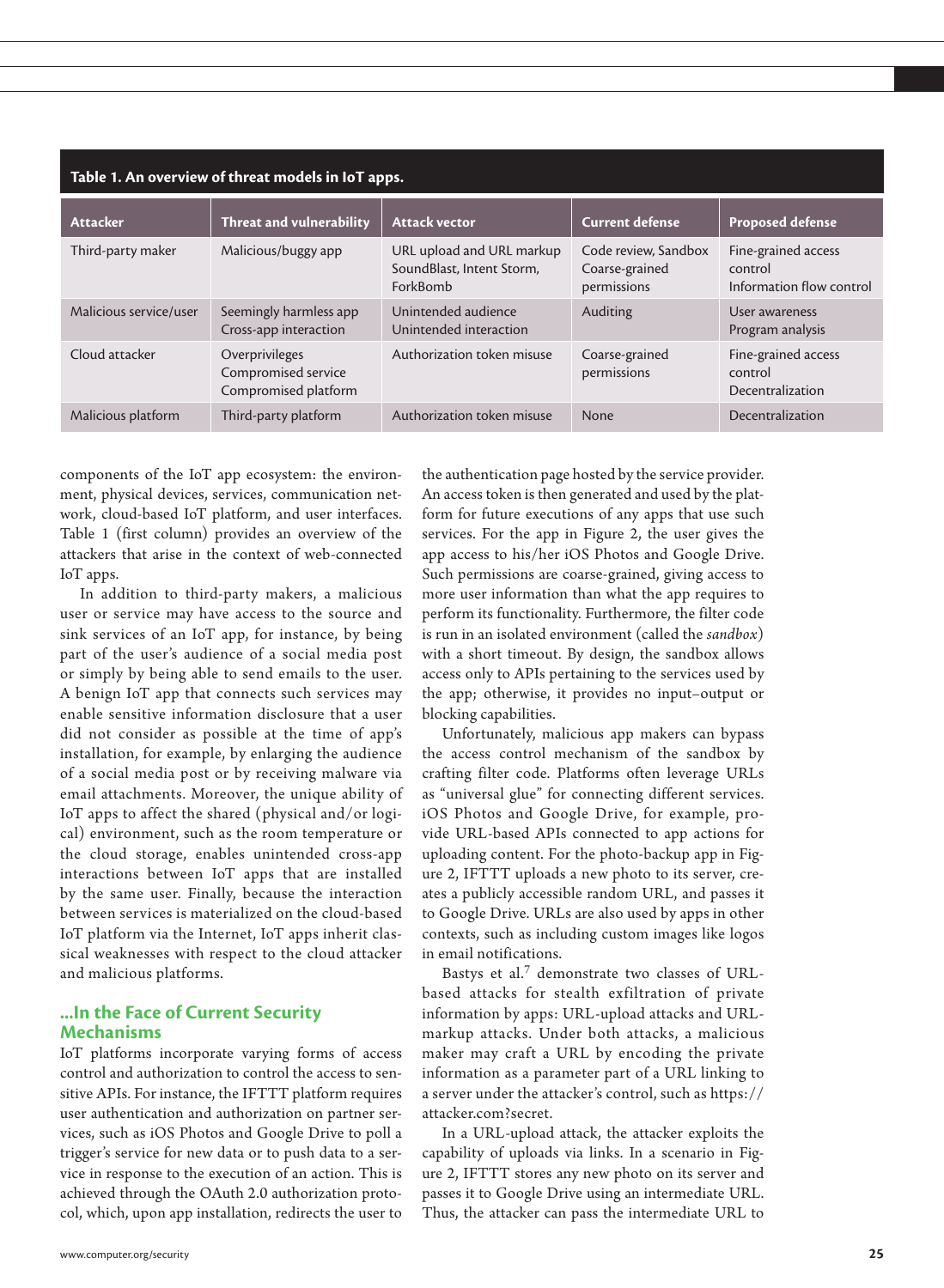its own server instead by string processing in the Java-Script code of the filter. For the attack to remain unnoticed, the attacker configures attacker.com to forward the original image in the response to Google Drive so that the image is backed up as expected by the user. This attack requires no additional user interaction because the link upload is (unsuspiciously) executed by Google Drive.

In a URL markup attack, the attacker creates HTML markup with a link to an invisible image with the crafted URL embedding the secret, such as the user's location map. The markup can be part of a post on a social network or the body of an email message. The leak is then executed by a web request upon processing the markup by a web browser or an email reader.

Bastys et al.<sup>7</sup> show that the other common userautomation platforms, Zapier and Microsoft Flow, are both vulnerable to URL-based attacks. URL-based exfiltration attacks are particularly powerful because of their stealth nature. They performed a measurement study on a data set of about 300,000 IFTTT apps from more than 400 services and found that 30% of the apps were susceptible to stealthy privacy attacks by malicious app makers.

In-vehicle apps are also susceptible to attacks by malicious makers.<sup>8</sup> The Android Automotive security architecture inherits much from the regular Android permission model.<sup>9</sup> This model forces the apps to request permissions before using the system resources. Sensitive resources, such as camera and GPS, require the user to explicitly grant them access before the app can use them. Other resources, such as using the Internet or near-field communication (better known as *NFC*), can be granted during installation. From a user's perspective, the security implications of these permissions are often hard to understand.

SoundBlast, a representative of disturbance attacks, demonstrates how a malicious app can shock the driver by excessive sound volume, for example, upon reaching high speed. Malicious apps can also trigger availability attacks, such as ForkBomb and Intent Storm, which render the infotainment system unusable until it is rebooted. Similar to user-automation apps, malicious in-vehicle apps can exfiltrate sensitive information, such as vehicle location and in-vehicle voice sound.

Other in-vehicle privacy threats obtain information from onboard sensors, such as speed, temperature, and engine r/min. Although accessing the current speed requires a permission, accessing the current r/min or gear requires no permission in Android Automotive. The attacker can thus easily approximate speed based on the r/min and gear data.<sup>8</sup>

Surbatovich et al.<sup>10</sup> point out that even benign IoT apps may cause security and privacy risks that a user did not anticipate at the time of the app's installation. For instance, the user-automation app "If I take a new photo, then upload on Flickr as public photo" could leak sensitive or embarrassing information if the user took a picture of a check to send to his/her landlord or a picture of a romantic partner. Furthermore, the interaction of user-automation apps installed by the same user can enable additional risks due to cross-app interactions. For instance, a user may install these two apps for different purposes: "If I leave my work location, turn on the thermostat at home" and "If the room temperature exceeds a threshold, open the windows." Although the user's intention is to use these apps for separate purposes, their interaction may open the window while the user is away, thus clearing the way for burglary. Similarly, a smoke-alarm app ("If smoke is detected, activate the alarm and open the water valve to activate the fire sprinklers") may interact with a water-leak-detector app ("If a water leak is detected, shut off the water valve") and shut off the water valve when a fire is detected, a scenario studied by Celik et al.<sup>11</sup>

Moreover, because billions of users confide their digital lives to a cloud-based IoT platform with powerful access to their services, both the cloud and the services become targets of cloud-based attacks. A compromised service allows an attacker to steal authorization tokens and perform sensitive actions on other user services. Similarly, a compromised IoT platform allows the attacker to affect billions of platform users. Fernandes et al. $^{12}$  show that overprivilege is a significant shortcoming of permission models in user-automation apps, despite the efforts of user-automation platforms to constrain dangerous privileges.

The exposure of permissions that are never used by IoT apps further increases the risk for malicious uses. Recently, different IoT platforms have begun to allow for interactions of IoT apps across IoT platforms, with the goal of overcoming the drawbacks of a given platform. For instance, because IFTTT does not allow multiple triggers in apps, platforms, such as apilio. io, have emerged and can be used to mash up different IFTTT apps to implement complex trigger logic. Furthermore, different platforms, such as IFTTT and Stringify, allow their respective apps to interact with each other. From a security perspective, such developments increase the attack surface, opening up opportunities for new breaches. Finally, as apps increasingly rely on AI-powered components, the ability to analyze and address adversarial threats for machine learn $ing<sup>13</sup>$  is becoming increasingly important.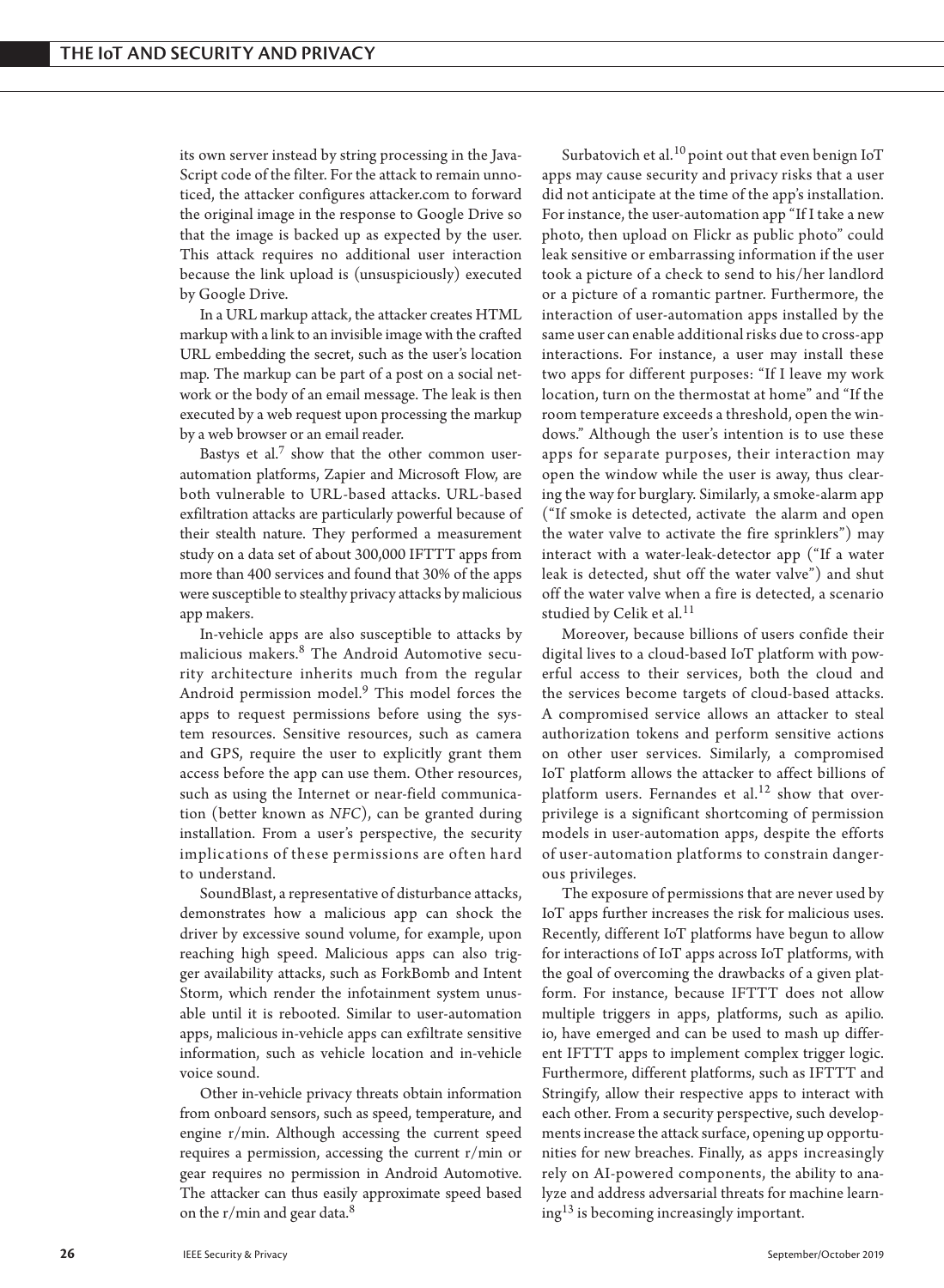Iona's life gets harder than ever.

# **Take 3: Digital Life Hijacked**



n her way home, Iona parks her car at a shopping mall, takes a picture of the season's first snow in a nearby park, and heads to the mall for some shop-

ping. As she receives an email with the map where her car is parked, the map is also sent to an attacker, unbeknownst to her. As her picture is backed up on Google Drive, the picture is stealthily uploaded on the attacker's server as well. The attacker sets the thermostat on the highest temperature, causing the windows to open automatically and thus clearing a way for burglars to enter.

How can we secure IoT apps and platforms in the face of these threats?

## **Giving Control Back to the Users**

The root cause of security and privacy violations in malicious and buggy IoT apps is the flow of information from sensitive sources to insensitive sinks. The problem is further exacerbated by the exposure of coarse-grained permissions by platforms and services to IoT apps, thereby increasing the risks whenever these platforms or services get compromised. Moreover, trusting the platforms and services with sensitive user data imposes additional risks whenever these data are used improperly. In the face of current threats and vulnerabilities, we discuss immediate and exploratory countermeasures that either 1) break the insecure flows through tighter access controls and decentralization or 2) track the information flows via information flow control.

#### **Immediate Countermeasures**

The granularity of access control in IoT apps varies from all-or-nothing to coarse-grained permissions. The attacks described underscore the need for fine-grained access control. This can be achieved by defining a security architecture that enables service providers to expose finer-grained APIs to IoT platforms, possibly with information about the sensitivity level of the data. IoT platforms, on the other hand, can improve their security mechanisms to enforce fine-grained access control, for example, by providing safe output encoding through APIs such that the only way to include links or image markup on a sink is through API constructors generated by the platform.

Users are entitled to have the final say on defining security policies over their data. At the same time, a security mechanism is practical only if it does not burden users with settings, notifications, or popups. Luckily, in many cases, fine-grained permissions can be automatically derived from the context. Thus, the overall workflow can be accommodated with minimal user effort. Service providers already need to register on the IoT platform as partner services. Hence, permissions can either be derived from the services used in a given app or checked by the users in a way similar to dynamic permissions in Android apps. Therefore, the app shown in Figure 2 will not necessarily need additional user interaction. The trigger ("Any new photo") can be automatically classified as sensitive. On the other hand, triggers like "Astronaut enters space" can be automatically classified as public.

#### **Exploratory Countermeasures**

IoT platforms are centralized entities that have privileged access to sensitive data and the devices of billions of users. As such, both platforms and services become an attractive target for attackers. If they are compromised, attackers can learn sensitive user data and arbitrarily manipulate user data and devices. Decentralization allows us to reduce the trust placed on the IoT platforms by full mediation of the communication between service providers via fine-grained authorization tokens, such as per-app tokens, and trusted client apps, such as mobile apps. Fernandes et al.<sup>12</sup> proposed a decentralized architecture that enforces the integrity of an app's actions with negligible performance overhead. However, protecting the privacy of user data in the context of a malicious platform remains an open problem. One solution is to build a decentralized peer-to-peer system between all service providers that are involved in a user-automation app and to implement and execute the app's functionality on one of the trigger's or action's services. By eliminating the cloud platform, this solution improves security and privacy at the expense of more complex services and business relationships among service providers. Another solution is to leverage the recent advances in homomorphic encryption and use the IoT platform only as a means of computing over encrypted data. For example, computing the proximity to a given location without revealing the actual user location requires a simple comparison over encrypted data, which is within reach for homomorphic encryption techniques.

A promising approach for protecting against thirdparty apps is tracking the flow of information from sensitive sources to insensitive sinks. Fernandes et al.<sup>14</sup> proposed a framework in which information flow control is combined with sandboxing. Bastys et al.<sup>7</sup> leveraged state-of-the-art information-flow trackers to control flows in JavaScript-driven user-automation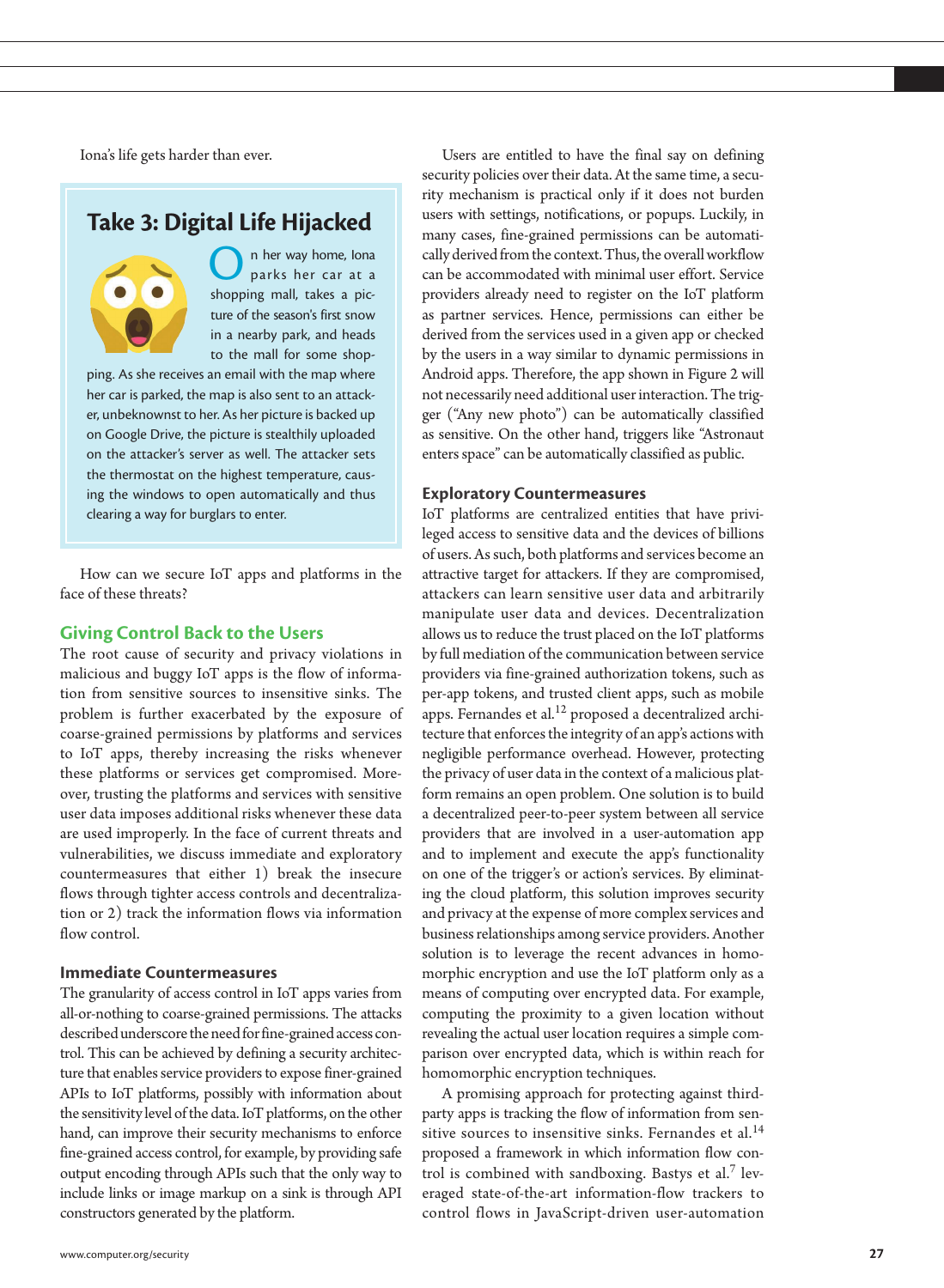

**Figure 3.** A traditional versus secure app store.

platforms. Moreover, program analysis techniques can be used to explore interactions among different IoT apps and uncover insecure cross-app interactions.

#### **Other Countermeasures**

Securing user-automation apps goes beyond the purely technical solutions that we have discussed so far. A user-automation app may simply describe a desirable functionality in the app's description text, such as "Automatically back up your new iOS Photos to Google Drive," while implementing a different functionality, such as "Unlock the door." As a result, a user may be tricked into installing an app the does not meet his/her original intentions. Similarly, even benign apps can yield unintended consequences whenever they are used in contexts that the user did not anticipate at the time of app's installation. Hence, it is important to raise the user awareness on the security and privacy risks that come with the apps. Recent techniques that use natural language processing to match the app's textual descriptions with the actual API are a promising approach in this direction; however, the context-dependent nature of user-automation apps ultimately requires the end user to evaluate the risks.

### **In-Vehicle Apps**

Figure 3 contrasts the secure app store architecture with the traditional one. The latter allows apps to act on a user's behalf, implying risks, such as leaking user location to third parties. The former can instead analyze an app for insecure information flows, detecting such insecurities as tracking by third-party components. This can be achieved through robust permissions, API control, and information-flow control. A secure version of the app can be cleared for shipment to vehicles, enabling secure location-based services, such as finding nearby points of interest without leaking the driver's location to unauthorized parties.

At last, there is peace and quiet in Iona's life.

# **Take 4: Saving the Day**



n her way home, Iona parks her car at a shopping mall, takes a picture of the season's first snow in a nearby park, and heads to the mall for some shopping. She receives

an email with the map where her car is parked. The map is securely confined to her email. Her picture is securely backed up on Google Drive. Her thermostat turns on automatically, based on her proximity to home, maintaining a safe temperature range.

## **The Road Ahead**

IoT security is hard, in general, because of the combination of heterogeneity, connectivity, limited resources, and device longevity.<sup>15</sup> The area of IoT apps brings additional challenges. Although users entrust their sensitive information to IoT apps, the IoT platforms thrive on third-party code. In the area of in-vehicle apps, safety challenges need to be addressed, as third-party apps are trusted resources and in control of the infotainment units.

Although the latest developments boost innovation and business potential, they also open up the possibility of large-scale, high-impact attacks by malicious app makers. The Cambridge Analytica privacy breach in the area of web and mobile security has demonstrated that threats by malicious third-party apps are real. Similar to the Facebook app for personality testing from Cambridge Analytica, users might be tempted to install, for example, an IoT app for carbon dioxide emission detection, which can maliciously exfiltrate user location information. This type of exfiltration can be extended to attack the service itself. For example, Uber's IFTTT APIs expose not only pickup and drop-off locations for each trip but also the driver's name, phone number, and photo as well as the car's license plate number. This opens up opportunities for stealthy profiling of Uber as a company, by building a detailed database of its drivers and vehicle fleet. Scenarios like this call for a principled approach to security, safety, and privacy of IoT apps.

e identify the following key challenges for securing IoT apps. Based on the limited current technology, there is a high demand to develop the following concepts and mechanisms.

■ *Fine-grained access control* can regulate safe and secure use of sensitive resources. This needs to include fully